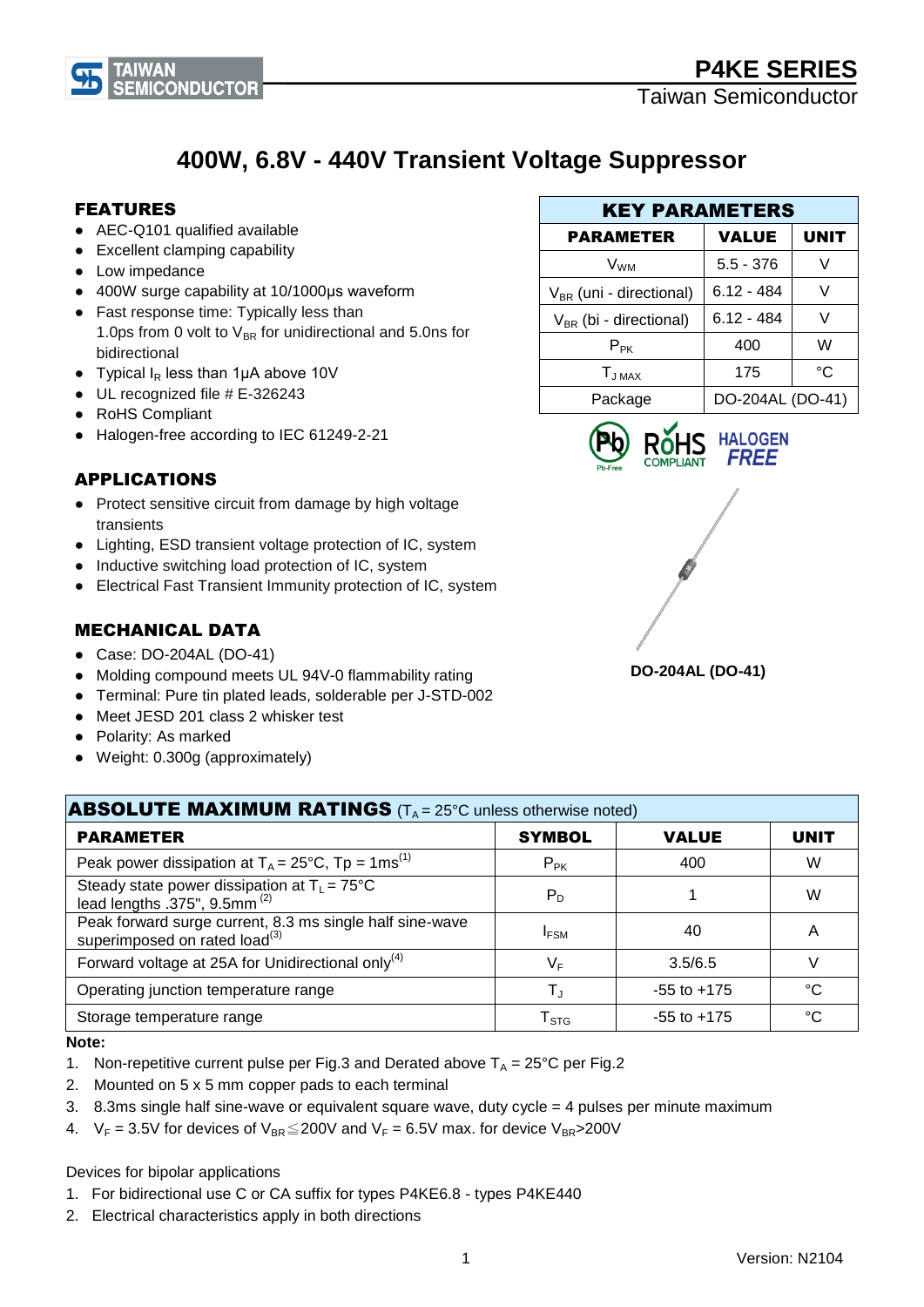

## **P4KE SERIES**

Taiwan Semiconductor

| <b>MAXIMUM RATINGS AND ELECTRICAL CHARACTERISTICS</b> (TA=25°C unless otherwise noted) |                |      |                                                            |                                       |                                                                 |                                                              |                                                                       |                                                               |                                              |
|----------------------------------------------------------------------------------------|----------------|------|------------------------------------------------------------|---------------------------------------|-----------------------------------------------------------------|--------------------------------------------------------------|-----------------------------------------------------------------------|---------------------------------------------------------------|----------------------------------------------|
| <b>Part Number</b>                                                                     | <b>Nominal</b> |      | <b>Breakdown</b><br>voltage<br>$V_{BR}@I_T$<br>$(V)^{(1)}$ | <b>Test</b><br>current<br>ΙŢ,<br>(mA) | Working<br>stand-off<br>voltage<br><b>V<sub>WM</sub></b><br>(V) | <b>Reverse</b><br>leakage<br>@ V <sub>WM</sub><br>Iр<br>(uA) | <b>Maximum</b><br>peak pulse<br>current<br><b>IPPM</b><br>$(A)^{(2)}$ | <b>Maximum</b><br>clamping<br>voltage<br>$V_C@I_{PPM}$<br>(V) | <b>Maximum</b><br>temperature<br>coefficient |
|                                                                                        | voltage        |      | $V_{BR}$                                                   | $I_T$                                 | $V_{WM}$                                                        | $I_D$                                                        | $I_{PPM}$                                                             | Vc                                                            | $V_{BR}$                                     |
|                                                                                        |                |      | V                                                          | mA                                    | V                                                               | μA                                                           | A                                                                     | V                                                             | %/°C                                         |
|                                                                                        |                | Min  | Max                                                        |                                       |                                                                 |                                                              |                                                                       |                                                               |                                              |
| P4KE6.8                                                                                | 6.8            | 6.12 | 7.48                                                       | 10                                    | 5.50                                                            | 1000                                                         | 38.0                                                                  | 10.8                                                          | 0.057                                        |
| <b>P4KE6.8A</b>                                                                        | 6.8            | 6.46 | 7.14                                                       | 10                                    | 5.80                                                            | 1000                                                         | 40.0                                                                  | 10.5                                                          | 0.057                                        |
| P4KE7.5                                                                                | 7.5            | 6.75 | 8.25                                                       | 10                                    | 6.05                                                            | 500                                                          | 35.0                                                                  | 11.7                                                          | 0.061                                        |
| <b>P4KE7.5A</b>                                                                        | 7.5            | 7.13 | 7.88                                                       | 10                                    | 6.40                                                            | 500                                                          | 37.0                                                                  | 11.3                                                          | 0.061                                        |
| P4KE8.2                                                                                | 8.2            | 7.38 | 9.02                                                       | 10                                    | 6.63                                                            | 200                                                          | 33.0                                                                  | 12.5                                                          | 0.065                                        |
| <b>P4KE8.2A</b>                                                                        | 8.2            | 7.79 | 8.61                                                       | 10                                    | 7.02                                                            | 200                                                          | 34.0                                                                  | 12.1                                                          | 0.065                                        |
| P4KE9.1                                                                                | 9.1            | 8.19 | 10.00                                                      | $\mathbf{1}$                          | 7.37                                                            | 50                                                           | 30.0                                                                  | 13.8                                                          | 0.068                                        |
| P4KE9.1A                                                                               | 9.1            | 8.65 | 9.55                                                       | 1                                     | 7.78                                                            | 50                                                           | 31.0                                                                  | 13.4                                                          | 0.068                                        |
| <b>P4KE10</b>                                                                          | 10             | 9.00 | 11.00                                                      | $\mathbf{1}$                          | 8.10                                                            | 10                                                           | 28.0                                                                  | 15.0                                                          | 0.073                                        |
| P4KE10A                                                                                | 10             | 9.50 | 10.5                                                       | 1                                     | 8.55                                                            | 10                                                           | 29.0                                                                  | 14.5                                                          | 0.073                                        |
| <b>P4KE11</b>                                                                          | 11             | 9.90 | 12.1                                                       | $\mathbf{1}$                          | 8.92                                                            | 1                                                            | 26.0                                                                  | 16.2                                                          | 0.075                                        |
| P4KE11A                                                                                | 11             | 10.5 | 11.6                                                       | 1                                     | 9.40                                                            | $\mathbf{1}$                                                 | 27.0                                                                  | 15.6                                                          | 0.075                                        |
| <b>P4KE12</b>                                                                          | 12             | 10.8 | 13.2                                                       | $\mathbf{1}$                          | 9.72                                                            | 1                                                            | 24.0                                                                  | 17.3                                                          | 0.078                                        |
| P4KE12A                                                                                | 12             | 11.4 | 12.6                                                       | 1                                     | 10.2                                                            | $\mathbf{1}$                                                 | 25.0                                                                  | 16.7                                                          | 0.078                                        |
| <b>P4KE13</b>                                                                          | 13             | 11.7 | 14.3                                                       | 1                                     | 10.5                                                            | $\mathbf{1}$                                                 | 22.0                                                                  | 19.0                                                          | 0.081                                        |
| P4KE13A                                                                                | 13             | 12.4 | 13.7                                                       | 1                                     | 11.1                                                            | 1                                                            | 23.0                                                                  | 18.2                                                          | 0.081                                        |
| <b>P4KE15</b>                                                                          | 15             | 13.5 | 16.5                                                       | 1                                     | 12.1                                                            | $\mathbf{1}$                                                 | 19.0                                                                  | 22.0                                                          | 0.084                                        |
| P4KE15A                                                                                | 15             | 14.3 | 15.8                                                       | 1                                     | 12.8                                                            | $\mathbf{1}$                                                 | 20.0                                                                  | 21.2                                                          | 0.084                                        |
| <b>P4KE16</b>                                                                          | 16             | 14.4 | 17.6                                                       | 1                                     | 12.9                                                            | 1                                                            | 17.8                                                                  | 23.5                                                          | 0.086                                        |
| P4KE16A                                                                                | 16             | 15.2 | 16.8                                                       | 1                                     | 13.6                                                            | $\mathbf{1}$                                                 | 18.6                                                                  | 22.5                                                          | 0.086                                        |
| <b>P4KE18</b>                                                                          | 18             | 16.2 | 19.8                                                       | 1                                     | 14.5                                                            | 1                                                            | 16.0                                                                  | 26.5                                                          | 0.088                                        |
| P4KE18A                                                                                | 18             | 17.1 | 18.9                                                       | 1                                     | 15.3                                                            | 1                                                            | 16.5                                                                  | 25.5                                                          | 0.088                                        |
| <b>P4KE20</b>                                                                          | 20             | 18.0 | 22.0                                                       | 1                                     | 16.2                                                            | 1                                                            | 14.0                                                                  | 29.1                                                          | 0.090                                        |
| P4KE20A                                                                                | 20             | 19.0 | 21.0                                                       | $\mathbf{1}$                          | 17.1                                                            | $\mathbf{1}$                                                 | 15.0                                                                  | 27.7                                                          | 0.090                                        |
| <b>P4KE22</b>                                                                          | 22             | 19.8 | 24.2                                                       | 1                                     | 17.8                                                            | 1                                                            | 13.0                                                                  | 31.9                                                          | 0.092                                        |
| P4KE22A                                                                                | 22             | 20.9 | 23.1                                                       | $\mathbf{1}$                          | 18.8                                                            | 1                                                            | 13.7                                                                  | 30.6                                                          | 0.092                                        |
| P4KE24                                                                                 | 24             | 21.6 | 26.4                                                       | 1                                     | 19.4                                                            | 1                                                            | 12.0                                                                  | 34.7                                                          | 0.094                                        |
| P4KE24A                                                                                | 24             | 22.8 | 25.2                                                       | 1                                     | 20.5                                                            | 1                                                            | 12.6                                                                  | 33.2                                                          | 0.094                                        |
| <b>P4KE27</b>                                                                          | 27             | 24.3 | 29.7                                                       | 1                                     | 21.8                                                            | 1                                                            | 10.7                                                                  | 39.1                                                          | 0.096                                        |
| P4KE27A                                                                                | 27             | 25.7 | 28.4                                                       | $\mathbf{1}$                          | 23.1                                                            | 1                                                            | 11.0                                                                  | 37.5                                                          | 0.096                                        |
| <b>P4KE30</b>                                                                          | 30             | 27.0 | 33.0                                                       | $\mathbf{1}$                          | 24.3                                                            | $\mathbf 1$                                                  | 9.6                                                                   | 43.5                                                          | 0.097                                        |
| P4KE30A                                                                                | 30             | 28.5 | 31.5                                                       | $\mathbf{1}$                          | 25.6                                                            | 1                                                            | 10.0                                                                  | 41.4                                                          | 0.097                                        |
| <b>P4KE33</b>                                                                          | 33             | 29.7 | 36.3                                                       | 1                                     | 26.8                                                            | 1                                                            | 8.8                                                                   | 47.7                                                          | 0.098                                        |
| P4KE33A                                                                                | 33             | 31.4 | 34.7                                                       | $\mathbf{1}$                          | 28.2                                                            | 1                                                            | 9.0                                                                   | 45.7                                                          | 0.098                                        |
| P4KE36                                                                                 | 36             | 32.4 | 39.6                                                       | $\mathbf{1}$                          | 29.1                                                            | $\mathbf{1}$                                                 | 8.0                                                                   | 52.0                                                          | 0.099                                        |
| P4KE36A                                                                                | 36             | 34.2 | 37.8                                                       | $\mathbf{1}$                          | 30.8                                                            | $\mathbf 1$                                                  | 8.4                                                                   | 49.9                                                          | 0.099                                        |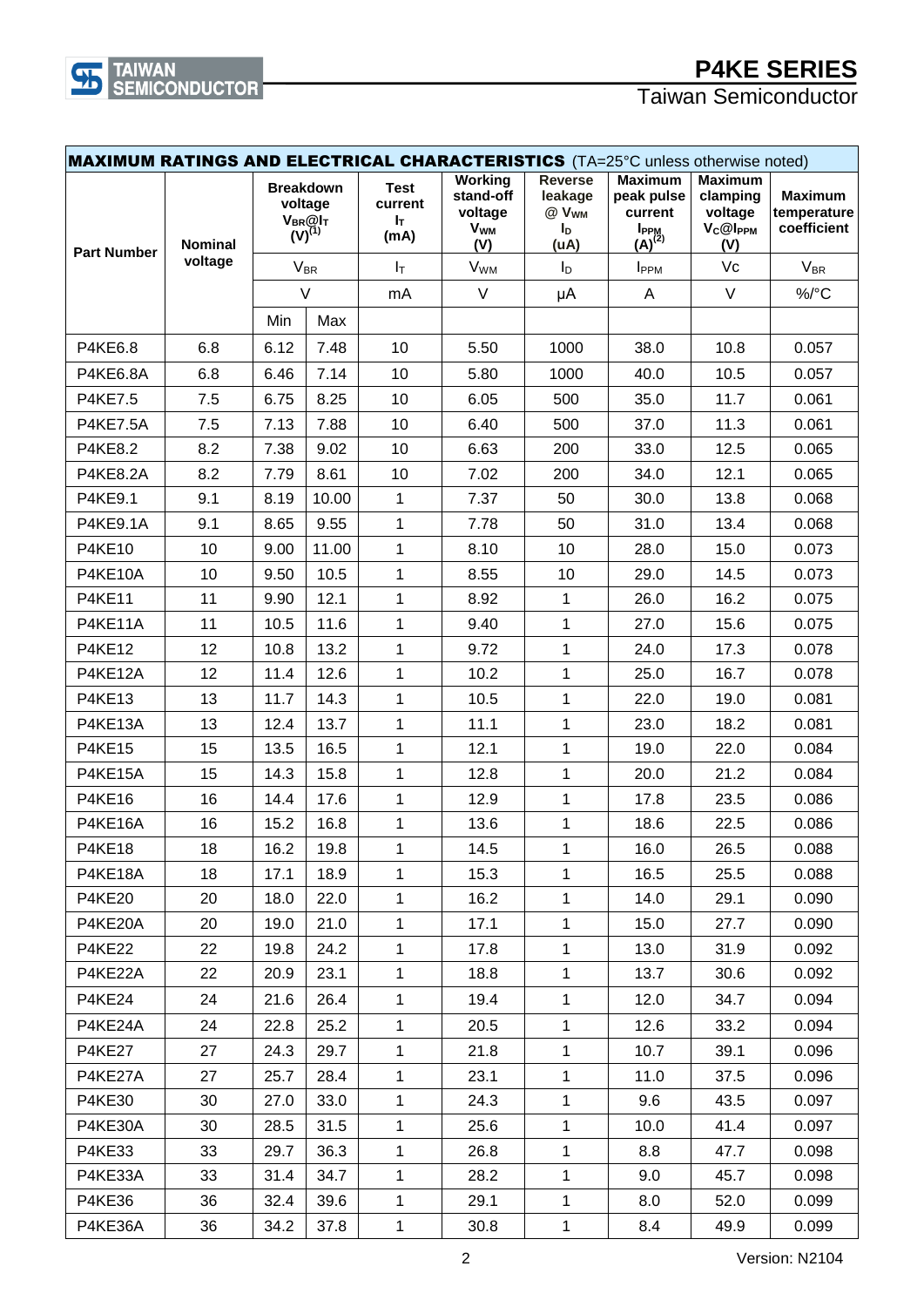

## **P4KE SERIES**

Taiwan Semiconductor

| <b>MAXIMUM RATINGS AND ELECTRICAL CHARACTERISTICS</b> (TA=25°C unless otherwise noted) |         |      |          |                                                            |                                       |                                                                 |                                                                          |                                                                                   |                                                               |                                              |
|----------------------------------------------------------------------------------------|---------|------|----------|------------------------------------------------------------|---------------------------------------|-----------------------------------------------------------------|--------------------------------------------------------------------------|-----------------------------------------------------------------------------------|---------------------------------------------------------------|----------------------------------------------|
| <b>Part Number</b>                                                                     | Nominal |      |          | <b>Breakdown</b><br>voltage<br>$V_{BR}@I_T$<br>$(V)^{(1)}$ | <b>Test</b><br>current<br>ŀт.<br>(mA) | Working<br>stand-off<br>voltage<br><b>V<sub>WM</sub></b><br>(V) | <b>Reverse</b><br>leakage<br>@ V <sub>WM</sub><br>$I_{\text{D}}$<br>(uA) | <b>Maximum</b><br>peak pulse<br>current<br><b>I</b> <sub>PPM</sub><br>$(A)^{(2)}$ | <b>Maximum</b><br>clamping<br>voltage<br>$V_C@I_{PPM}$<br>(V) | <b>Maximum</b><br>temperature<br>coefficient |
|                                                                                        | voltage |      | $V_{BR}$ | $I_T$                                                      | $V_{WM}$                              | $I_D$                                                           | $I_{PPM}$                                                                | Vc                                                                                | $V_{BR}$                                                      |                                              |
|                                                                                        |         |      | V        | mA                                                         | V                                     | μA                                                              | A                                                                        | V                                                                                 | %/°C                                                          |                                              |
|                                                                                        |         | Min  | Max      |                                                            |                                       |                                                                 |                                                                          |                                                                                   |                                                               |                                              |
| <b>P4KE39</b>                                                                          | 39      | 35.1 | 42.9     | 1                                                          | 31.6                                  | $\mathbf{1}$                                                    | 7.4                                                                      | 56.4                                                                              | 0.100                                                         |                                              |
| P4KE39A                                                                                | 39      | 37.1 | 41.0     | 1                                                          | 33.3                                  | $\mathbf{1}$                                                    | 7.7                                                                      | 53.9                                                                              | 0.100                                                         |                                              |
| <b>P4KE43</b>                                                                          | 43      | 38.7 | 47.3     | $\mathbf{1}$                                               | 34.8                                  | 1                                                               | 6.7                                                                      | 61.9                                                                              | 0.101                                                         |                                              |
| P4KE43A                                                                                | 43      | 40.9 | 45.2     | 1                                                          | 36.8                                  | 1                                                               | 7.0                                                                      | 59.3                                                                              | 0.101                                                         |                                              |
| <b>P4KE47</b>                                                                          | 47      | 42.3 | 51.7     | 1                                                          | 38.1                                  | $\mathbf{1}$                                                    | 6.2                                                                      | 67.8                                                                              | 0.101                                                         |                                              |
| P4KE47A                                                                                | 47      | 44.7 | 49.4     | $\mathbf{1}$                                               | 40.2                                  | 1                                                               | 6.4                                                                      | 64.8                                                                              | 0.101                                                         |                                              |
| <b>P4KE51</b>                                                                          | 51      | 45.9 | 56.1     | 1                                                          | 41.3                                  | 1                                                               | 5.7                                                                      | 73.5                                                                              | 0.102                                                         |                                              |
| P4KE51A                                                                                | 51      | 48.5 | 53.6     | 1                                                          | 43.6                                  | $\mathbf{1}$                                                    | 6.0                                                                      | 70.1                                                                              | 0.102                                                         |                                              |
| <b>P4KE56</b>                                                                          | 56      | 50.4 | 61.6     | $\mathbf{1}$                                               | 45.4                                  | 1                                                               | 5.2                                                                      | 80.5                                                                              | 0.103                                                         |                                              |
| P4KE56A                                                                                | 56      | 53.2 | 58.8     | 1                                                          | 47.8                                  | 1                                                               | 5.4                                                                      | 77.0                                                                              | 0.103                                                         |                                              |
| <b>P4KE62</b>                                                                          | 62      | 55.8 | 68.2     | $\mathbf{1}$                                               | 50.2                                  | $\mathbf{1}$                                                    | 4.7                                                                      | 89                                                                                | 0.104                                                         |                                              |
| P4KE62A                                                                                | 62      | 58.9 | 65.1     | $\mathbf{1}$                                               | 53.0                                  | 1                                                               | 5.0                                                                      | 85                                                                                | 0.104                                                         |                                              |
| <b>P4KE68</b>                                                                          | 68      | 61.2 | 74.8     | 1                                                          | 55.1                                  | 1                                                               | 4.2                                                                      | 98                                                                                | 0.104                                                         |                                              |
| P4KE68A                                                                                | 68      | 64.6 | 71.4     | $\mathbf{1}$                                               | 58.1                                  | $\mathbf{1}$                                                    | 4.5                                                                      | 92                                                                                | 0.104                                                         |                                              |
| <b>P4KE75</b>                                                                          | 75      | 67.5 | 82.5     | $\mathbf{1}$                                               | 60.7                                  | 1                                                               | 3.8                                                                      | 108                                                                               | 0.105                                                         |                                              |
| P4KE75A                                                                                | 75      | 71.3 | 78.8     | 1                                                          | 64.1                                  | 1                                                               | 4.0                                                                      | 103                                                                               | 0.105                                                         |                                              |
| <b>P4KE82</b>                                                                          | 82      | 73.8 | 90.2     | 1                                                          | 66.4                                  | 1                                                               | 3.5                                                                      | 118                                                                               | 0.105                                                         |                                              |
| P4KE82A                                                                                | 82      | 77.9 | 86.1     | $\mathbf{1}$                                               | 70.1                                  | $\mathbf{1}$                                                    | 3.7                                                                      | 113                                                                               | 0.105                                                         |                                              |
| <b>P4KE91</b>                                                                          | 91      | 81.9 | 100      | 1                                                          | 73.7                                  | 1                                                               | 3.2                                                                      | 131                                                                               | 0.106                                                         |                                              |
| P4KE91A                                                                                | 91      | 86.5 | 95.5     | 1                                                          | 77.8                                  | 1                                                               | 3.3                                                                      | 125                                                                               | 0.106                                                         |                                              |
| P4KE100                                                                                | 100     | 90   | 110      | 1                                                          | 81.0                                  | 1                                                               | 2.9                                                                      | 144                                                                               | 0.106                                                         |                                              |
| <b>P4KE100A</b>                                                                        | 100     | 95   | 105      | $\mathbf{1}$                                               | 85.5                                  | 1                                                               | 3.0                                                                      | 137                                                                               | 0.106                                                         |                                              |
| P4KE110                                                                                | 110     | 99   | 121      | 1                                                          | 89.2                                  | 1                                                               | 2.6                                                                      | 158                                                                               | 0.107                                                         |                                              |
| <b>P4KE110A</b>                                                                        | 110     | 105  | 116      | $\mathbf{1}$                                               | 94.0                                  | $\mathbf 1$                                                     | 2.7                                                                      | 152                                                                               | 0.107                                                         |                                              |
| P4KE120                                                                                | 120     | 108  | 132      | $\mathbf{1}$                                               | 97.2                                  | $\mathbf{1}$                                                    | 2.4                                                                      | 173                                                                               | 0.107                                                         |                                              |
| <b>P4KE120A</b>                                                                        | 120     | 114  | 126      | 1                                                          | 102                                   | 1                                                               | 2.5                                                                      | 165                                                                               | 0.107                                                         |                                              |
| P4KE130                                                                                | 130     | 117  | 143      | $\mathbf{1}$                                               | 105                                   | 1                                                               | 2.2                                                                      | 187                                                                               | 0.107                                                         |                                              |
| <b>P4KE130A</b>                                                                        | 130     | 124  | 137      | $\mathbf{1}$                                               | 111                                   | $\mathbf{1}$                                                    | 2.3                                                                      | 179                                                                               | 0.107                                                         |                                              |
| P4KE150                                                                                | 150     | 135  | 165      | $\mathbf{1}$                                               | 121                                   | $\mathbf 1$                                                     | 1.9                                                                      | 215                                                                               | 0.108                                                         |                                              |
| <b>P4KE150A</b>                                                                        | 150     | 143  | 158      | $\mathbf{1}$                                               | 128                                   | $\mathbf 1$                                                     | 2.0                                                                      | 207                                                                               | 0.108                                                         |                                              |
| P4KE160                                                                                | 160     | 144  | 176      | $\mathbf{1}$                                               | 130                                   | $\mathbf 1$                                                     | 1.8                                                                      | 230                                                                               | 0.108                                                         |                                              |
| <b>P4KE160A</b>                                                                        | 160     | 152  | 168      | $\mathbf{1}$                                               | 136                                   | $\mathbf 1$                                                     | 1.9                                                                      | 219                                                                               | 0.108                                                         |                                              |
| P4KE170                                                                                | 170     | 153  | 187      | $\mathbf{1}$                                               | 138                                   | 1                                                               | 1.7                                                                      | 244                                                                               | 0.108                                                         |                                              |
| <b>P4KE170A</b>                                                                        | 170     | 162  | 179      | $\mathbf{1}$                                               | 145                                   | 1                                                               | 1.8                                                                      | 234                                                                               | 0.108                                                         |                                              |
| P4KE180                                                                                | 180     | 162  | 198      | $\mathbf 1$                                                | 146                                   | $\mathbf 1$                                                     | 1.6                                                                      | 258                                                                               | 0.108                                                         |                                              |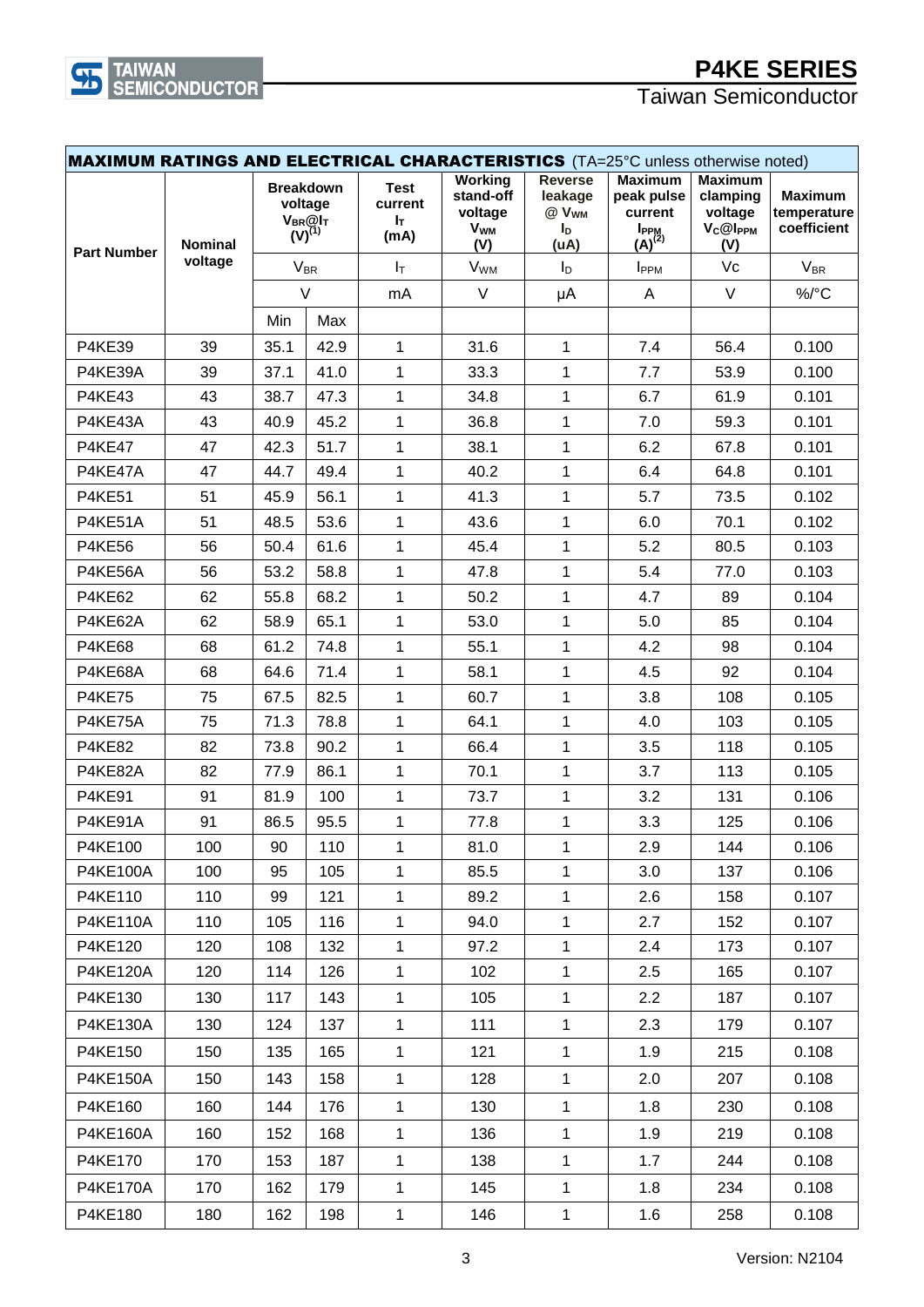

## **P4KE SERIES**

Taiwan Semiconductor

| <b>MAXIMUM RATINGS AND ELECTRICAL CHARACTERISTICS</b> (TA=25°C unless otherwise noted) |                    |                |          |                                                                        |                                       |                                                                 |                                                                          |                                                                        |                                                               |                                              |
|----------------------------------------------------------------------------------------|--------------------|----------------|----------|------------------------------------------------------------------------|---------------------------------------|-----------------------------------------------------------------|--------------------------------------------------------------------------|------------------------------------------------------------------------|---------------------------------------------------------------|----------------------------------------------|
|                                                                                        | <b>Part Number</b> | <b>Nominal</b> |          | <b>Breakdown</b><br>voltage<br>$V_{BR}$ @I <sub>T</sub><br>$(V)^{(1)}$ | <b>Test</b><br>current<br>ŀт.<br>(mA) | Working<br>stand-off<br>voltage<br><b>V<sub>WM</sub></b><br>(V) | <b>Reverse</b><br>leakage<br>@ V <sub>WM</sub><br>I <sub>D</sub><br>(uA) | <b>Maximum</b><br>peak pulse<br>current<br><b>I</b> PPM<br>$(A)^{(2)}$ | <b>Maximum</b><br>clamping<br>voltage<br>$V_C@I_{PPM}$<br>(V) | <b>Maximum</b><br>temperature<br>coefficient |
|                                                                                        | voltage            |                | $V_{BR}$ | $I_T$                                                                  | <b>V<sub>WM</sub></b>                 | $I_{\text{D}}$                                                  | $I_{PPM}$                                                                | Vc                                                                     | $V_{BR}$                                                      |                                              |
|                                                                                        |                    |                | $\vee$   | mA                                                                     | V                                     | μA                                                              | A                                                                        | V                                                                      | %/°C                                                          |                                              |
|                                                                                        |                    | Min            | Max      |                                                                        |                                       |                                                                 |                                                                          |                                                                        |                                                               |                                              |
| <b>P4KE180A</b>                                                                        | 180                | 171            | 189      | $\mathbf{1}$                                                           | 154                                   | $\mathbf{1}$                                                    | 1.7                                                                      | 246                                                                    | 0.108                                                         |                                              |
| P4KE200                                                                                | 200                | 180            | 220      | 1                                                                      | 162                                   | 1                                                               | 1.4                                                                      | 287                                                                    | 0.108                                                         |                                              |
| P4KE200A                                                                               | 200                | 190            | 210      | 1                                                                      | 171                                   | 1                                                               | 1.51                                                                     | 274                                                                    | 0.108                                                         |                                              |
| <b>P4KE220</b>                                                                         | 220                | 198            | 242      | 1                                                                      | 175                                   | 1                                                               | 1.20                                                                     | 344                                                                    | 0.108                                                         |                                              |
| P4KE220A                                                                               | 220                | 209            | 231      | 1                                                                      | 185                                   | 1                                                               | 1.30                                                                     | 328                                                                    | 0.108                                                         |                                              |
| P4KE250                                                                                | 250                | 225            | 275      | 1                                                                      | 202                                   | 1                                                               | 1.10                                                                     | 360                                                                    | 0.110                                                         |                                              |
| <b>P4KE250A</b>                                                                        | 250                | 237            | 263      | 1                                                                      | 214                                   | 1                                                               | 1.20                                                                     | 344                                                                    | 0.110                                                         |                                              |
| P4KE300                                                                                | 300                | 270            | 330      | 1                                                                      | 243                                   | 1                                                               | 0.97                                                                     | 430                                                                    | 0.110                                                         |                                              |
| P4KE300A                                                                               | 300                | 285            | 315      | 1                                                                      | 256                                   | 1                                                               | 1.00                                                                     | 414                                                                    | 0.110                                                         |                                              |
| P4KE350                                                                                | 350                | 315            | 385      | 1                                                                      | 284                                   | 1                                                               | 0.83                                                                     | 504                                                                    | 0.110                                                         |                                              |
| <b>P4KE350A</b>                                                                        | 350                | 332            | 368      | 1                                                                      | 300                                   | 1                                                               | 0.87                                                                     | 482                                                                    | 0.110                                                         |                                              |
| P4KE400                                                                                | 400                | 360            | 440      | 1                                                                      | 324                                   | 1                                                               | 0.73                                                                     | 574                                                                    | 0.110                                                         |                                              |
| P4KE400A                                                                               | 400                | 380            | 420      | $\mathbf{1}$                                                           | 342                                   | 1                                                               | 0.76                                                                     | 548                                                                    | 0.110                                                         |                                              |
| <b>P4KE440</b>                                                                         | 440                | 396            | 484      | 1                                                                      | 356                                   | 1                                                               | 0.66                                                                     | 631                                                                    | 0.110                                                         |                                              |
| P4KE440A                                                                               | 440                | 418            | 462      | 1                                                                      | 376                                   | 1                                                               | 0.69                                                                     | 600                                                                    | 0.110                                                         |                                              |

#### **Notes:**

1. Pulse test: tp<50ms

2. All terms and symbols are consistent with ANSI/IEEE C62.35

3. For bipolar types having  $V_{WM}$  of 10 volts and less, the  $I_D$  limit is doubled.

| <b>ORDERING INFORMATION</b> |                  |                     |
|-----------------------------|------------------|---------------------|
| <b>ORDERING CODE(1)(2)</b>  | <b>PACKAGE</b>   | <b>PACKING</b>      |
| P4KE <sub>x</sub>           | DO-204AL (DO-41) | 5,000 / Tape & Reel |
| P4KEx A0G                   | DO-204AL (DO-41) | 3,000 / Ammo box    |
| P4KExH                      | DO-204AL (DO-41) | 5,000 / Tape & Reel |
| P4KExHA0G                   | DO-204AL (DO-41) | 3,000 / Ammo box    |

#### **Notes:**

- 1. "x" defines voltage from 6.8V (P4KE6.8) to 440V (P4KE440A)
- 2. "H" means AEC-Q101 qualified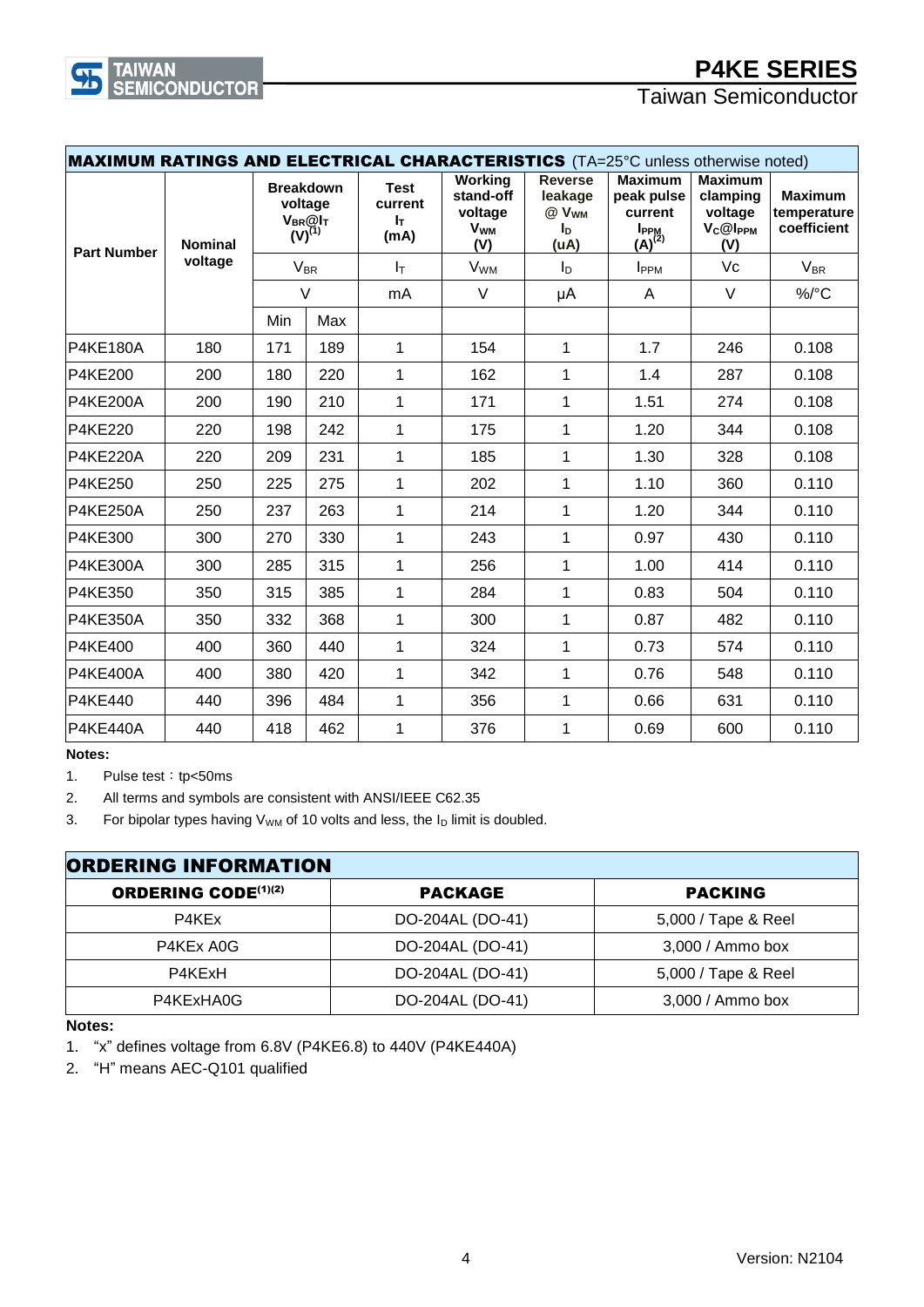

## CHARACTERISTICS CURVES

 $(T_A = 25^{\circ}C$  unless otherwise noted)

 **Fig.1 Peak Pulse Power Rating Curve**

 **Fig.2 Steady State Power Derating Curve**





#### **Fig.3 Clamping Power Pulse Waveform**

**Fig.4 Maximum Non-Repetitive Forward Surge Current**



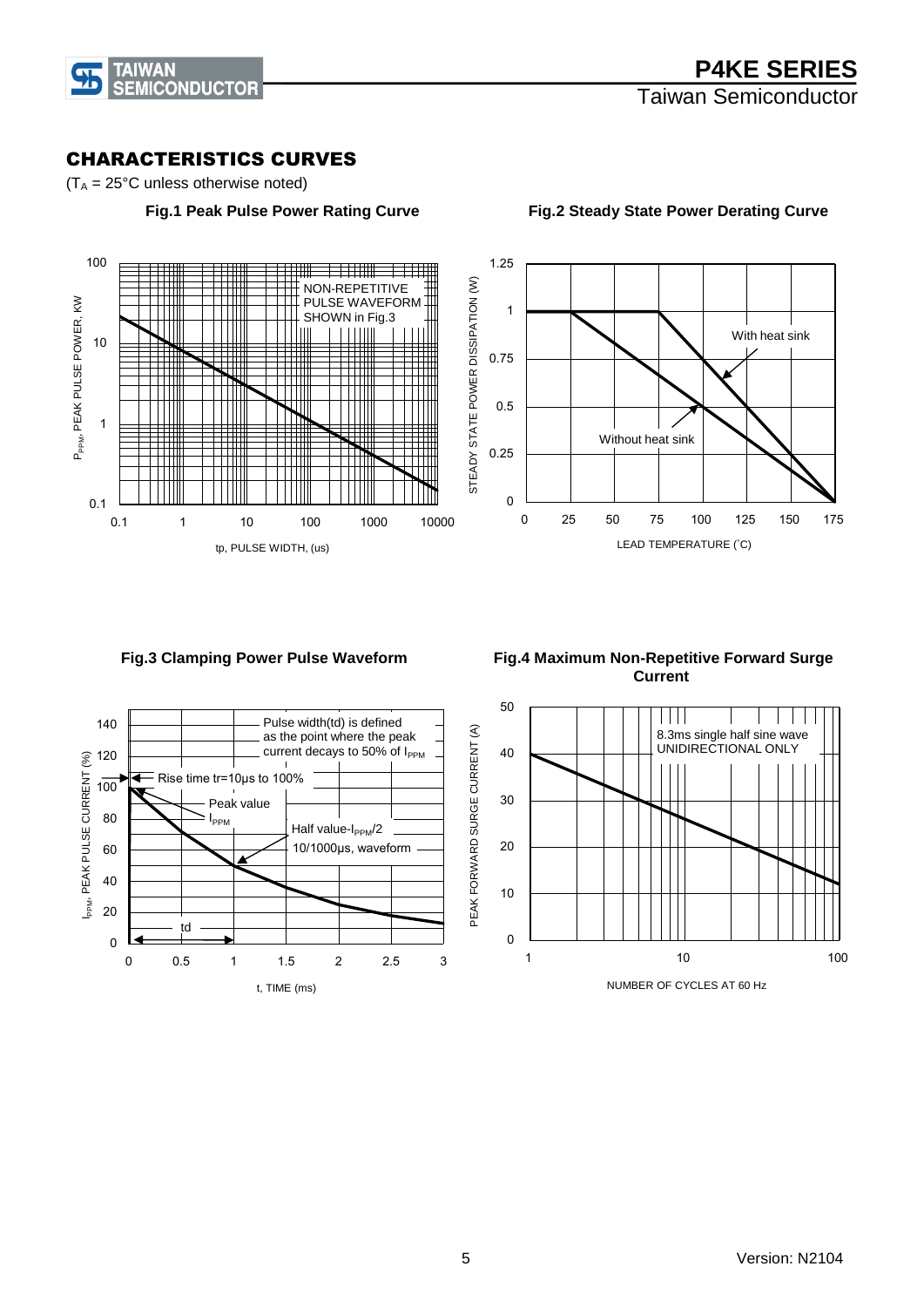

## CHARACTERISTICS CURVES

 $(T_A = 25^{\circ}C$  unless otherwise noted)

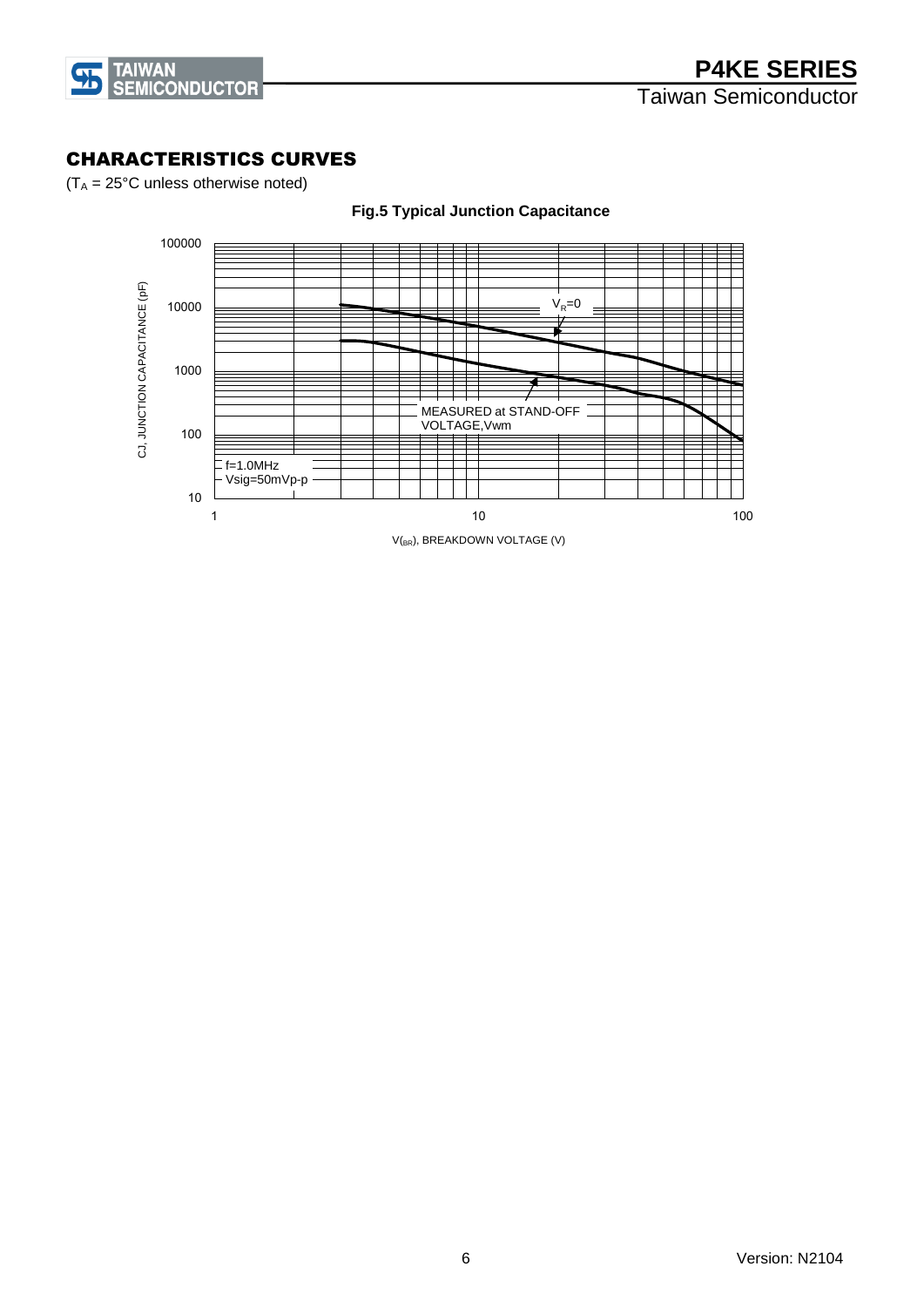

### PACKAGE OUTLINE DIMENSIONS



| DIM. | Unit (mm) |      | Unit (inch) |       |  |
|------|-----------|------|-------------|-------|--|
|      | Min.      | Max. | Min.        | Max.  |  |
| A    | 25.40     |      | 1.000       |       |  |
| B    | 4.20      | 5.20 | 0.165       | 0.205 |  |
| C    | 0.71      | 0.86 | 0.028       | 0.034 |  |
|      | 2.00      | 2.70 | 0.079       | 0.106 |  |

#### MARKING DIAGRAM

Cathode band for uni-directional products only



| P/N        | = Marking Code   |
|------------|------------------|
| G          | = Green Compound |
| <b>YWW</b> | = Date Code      |
| F          | = Factory Code   |